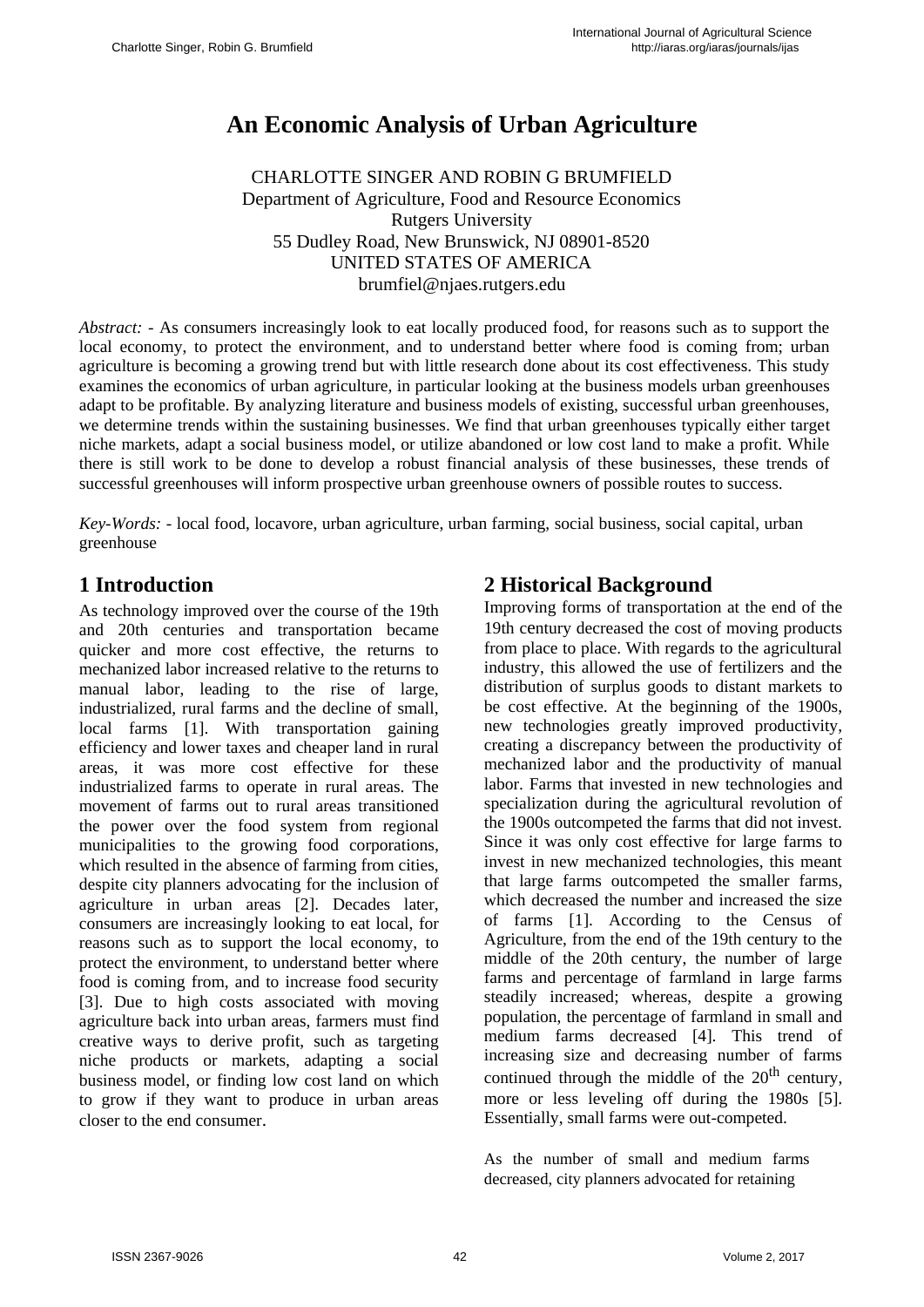some sort of urban agriculture, due to its benefits to the community. With an increasingly dispersed and industrialized food system, control of the food system moved out of the regional level and into the hands of the large supermarket chains and food processors. While the early 1900s saw agriculture more or less excluded from city zoning, gardens and green spaces were still incorporated in cities. Any larger scale agriculture in cities was confined to times of crisis as a temporary measure, for example during World War I and World War II. During the 1930s, suburban space was set aside for agriculture, in an effort to bring farming closer to the cities; however, as the area around these farms developed, such spaces became an anomaly. Modern city planners advocate for and embrace the inclusion of agriculture in cities, but the power to influence the system still rests with the large food corporations [2].

#### **2.1 Recent Trends**

Recently there has been a popular trend towards eating local, deemed being a locavore, evidenced by a growing social movement [6]. While the benefits of buying food locally are debated due to the economics of comparative advantages; consumer groups support urban agriculture for a number of reasons, such as to support local farmers, to buy fresh food, to know from where their food is coming, and to respect the environment

[3]. Specifically, one study found that 66% of those surveyed welcomed more local food options because it supports local economies [7]. Many consumers also site environmental impacts as a reason to buy local, evidenced one studying finding that environmental factors were an important reason to buy locally grown food for 61% of those surveyed [7] [8]. Another popular reason is to reduce food insecurity, which, according to the USDA, is defined as a household-level economic and social condition of limited or uncertain access to adequate food [9]. Buying locally grown food can reduce food insecurity in that having local farms provides consumers who might not have previously had access to fresh produce the opportunity to purchase it, some urban farms make a point of targeting food insecurity, and having local farms allows a city to rely less heavily on external markets to feed a their population. Despite debate of realized benefits, consumers eat local food to feel good about it [7].

## **3 Economic Issues**

Regardless of the strength of their consumer base, the number of urban farms is still low due to the high costs that urban farmers face compared to rural farmers. Not only is the land more expensive, but also the limited plot size and probable contamination of the land with lead and toxins essentially necessitates the use of a greenhouse with high investment costs. Cost challenges that many urban greenhouse farmers face include securing funding, finding economies of scale, and facing high capital and operating costs. The energy necessary to heat a greenhouse through the winter makes utility costs high, the most productive greenhouse technologies are expensive, and land is of much higher value in cities than in rural areas [8]. Not to mention, the initial infrastructure cost involved in building a greenhouse is much higher than the costs that farmers growing in a field face. The costs of urban greenhouses vary greatly depending on size and type, but the construction of, for example, a hydroponic greenhouse entails costs for site preparation, construction, heating and cooling equipment, thermostats and controls, an irrigation system, a nutrient tank, and a growing system

[10]. These high costs keep the number of urban farms small.

## **4 Profit Methods**

Due to the these high costs, urban greenhouses must derive profit in creative ways, such as targeting niche products or markets, adapting a social business model, or finding less expensive plots of land within the city.

#### **4.1 Targeting Niche Products and Markets**

In the first method, targeting niche products and markets allows urban farmers to charge a premium that covers the added costs of operating in the city. Targeting a niche product could entail producing special strains of vegetables, like how Brooklyn Grange, a successful, New York City based greenhouse grows microgreens and heirloom tomatoes. The low supply of these special strains can drive a higher price to help cover the high costs of the greenhouse. To increase profitability, farmers can also find a high-end market [11]. Targeting a niche market could entail selling produce to highend restaurants and supermarkets, such as Whole

Foods, whose customers are already expecting to pay a premium price, or it could entail marketing produce specifically to locavores. In fact, one study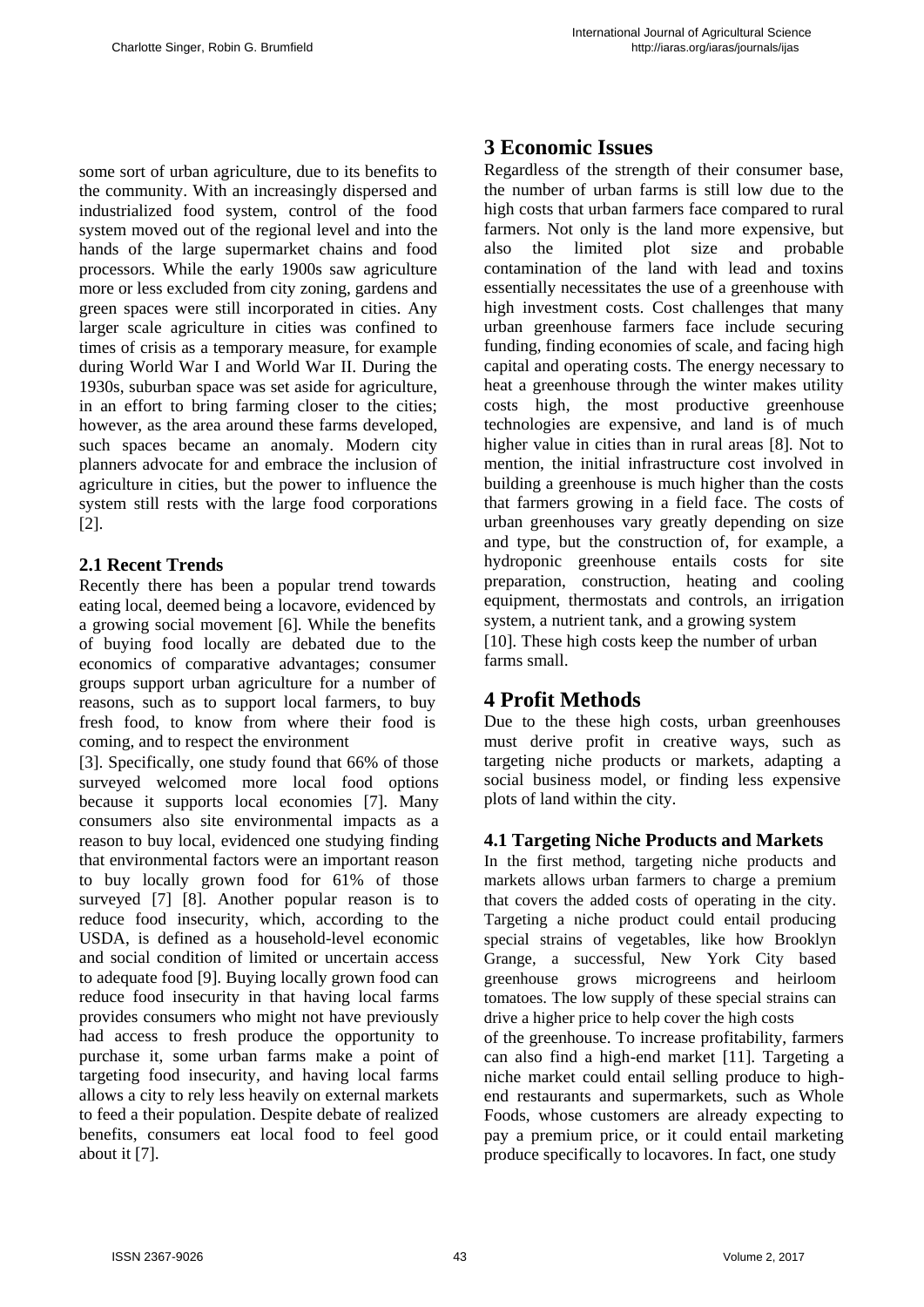found that, for example, consumers were willing to pay a \$US 1.06 price premium on one pound of locally grown, organic tomatoes. In the same study, the researchers also found that urban consumers were more likely to buy locally grown produce, compared with rural consumers [12]. The high costs associated with living in a large city means that cities have a high concentration of people who can afford to eat local in this way, and the demographics of large cities translate to a high concentration of people who also see value in eating local. Together, these create a market of locavores willing and able to pay a premium for locally grown produce. By targeting niche products and markets, urban greenhouse farmers can take advantage of existing high-end markets to cover their relatively high costs.

#### **4.2 Adapting a Social Business Model**

In the second method, adapting a social business model can open urban farmers up to alternate sources of funding and can lead to reduced labor costs through volunteerism, as individuals may be willing to volunteer on a farm that supports a social issue [8]. Some examples of causes that urban greenhouse social businesses focus on include education, research, the environment, and food security. In the case of an urban greenhouse that focuses on education, such as HarlemGrown in New York, adding an educational component to the greenhouse, namely the opportunity for students to learn about agriculture and the food system in a hands on nature, can allow the greenhouse to become eligible for funding from schools, governmental programs, or donors particularly interested in education. Other urban greenhouses can, for example, pitch themselves to city dwellers as an environmentally friendly alternative to commercial farms, using less fuel for transportation and fewer chemicals. This could again render the greenhouse eligible to new sources of funding. AeroFarms in Newark, NJ has adapted a combination of the previous two models, both using environmentally friendly techniques and partnering with Philip's Academy Charter School

[13]. Greenhouses can additionally focus their business models on alleviating food insecurity by providing fresh produce to urban food deserts [14]. Unlike the previous cases, greenhouses that choose to focus on alleviating food insecurity would not be able to additionally use the method of targeting high end markets, unless they make an effort to use the highend markets to subsidize the cost of providing their produce to food deserts. An example of an urban farm targeting food insecurity is World Hunger Relief Inc. in Waco, TX, which brings

produce grown in its greenhouse to food deserts in the City of Waco at a market or discount cost. What these three options share is a business model that incorporates multiple bottom lines, which allows them access to new funding and volunteer labor to reduce costs.

### **4.3 Cutting Costs**

The third method entails cutting costs rather than trying to increase revenue or funding. Specifically, urban greenhouses can seek inexpensive plots of land, such as those which have been abandoned or otherwise deemed undesirable [8]. Since greenhouses need not grow produce directly in the existing soil, possible contamination is much less important of an issue than it would be for traditional growing. As the cost of land is a main differentiator between urban agriculture and traditional growing, being able to reduce the cost of land can greatly impact the financial circumstance of urban greenhouses, resulting in a business model that is much closer to that of traditional growers.

# **5 Conclusion**

Altogether, the methods of targeting niche markets or products, adapting a social business model, and finding inexpensive plots of land constitute some of the broad categories of solutions which allow sustaining urban greenhouses to derive profit in a costly industry. By utilizing one or some combination of these techniques, individuals looking to start their own urban greenhouses can add value to their business and derive profit.

*References:*

[1] Turner, Michael. "A History of World Agriculture from the Neolithic Age to the Current Crisis By Marcel Mazoyer and Laurence Roudart." *The Economic History Review* 61.3 (2008): 766-67.

[2] Vitiello, Domenic, and Catherine Brinkley. "The Hidden History of Food System Planning." *Journal of Planning History* 13.2 (2014): 91-112.

[3] Peterson, Hikaru Hanawa, Mykel R. Taylor, and Quentin Baudouin. "Preferences of Locavores Favoring Community Supported Agriculture in the United States and France." *Ecological Economics* 119 (2015): 64-73.